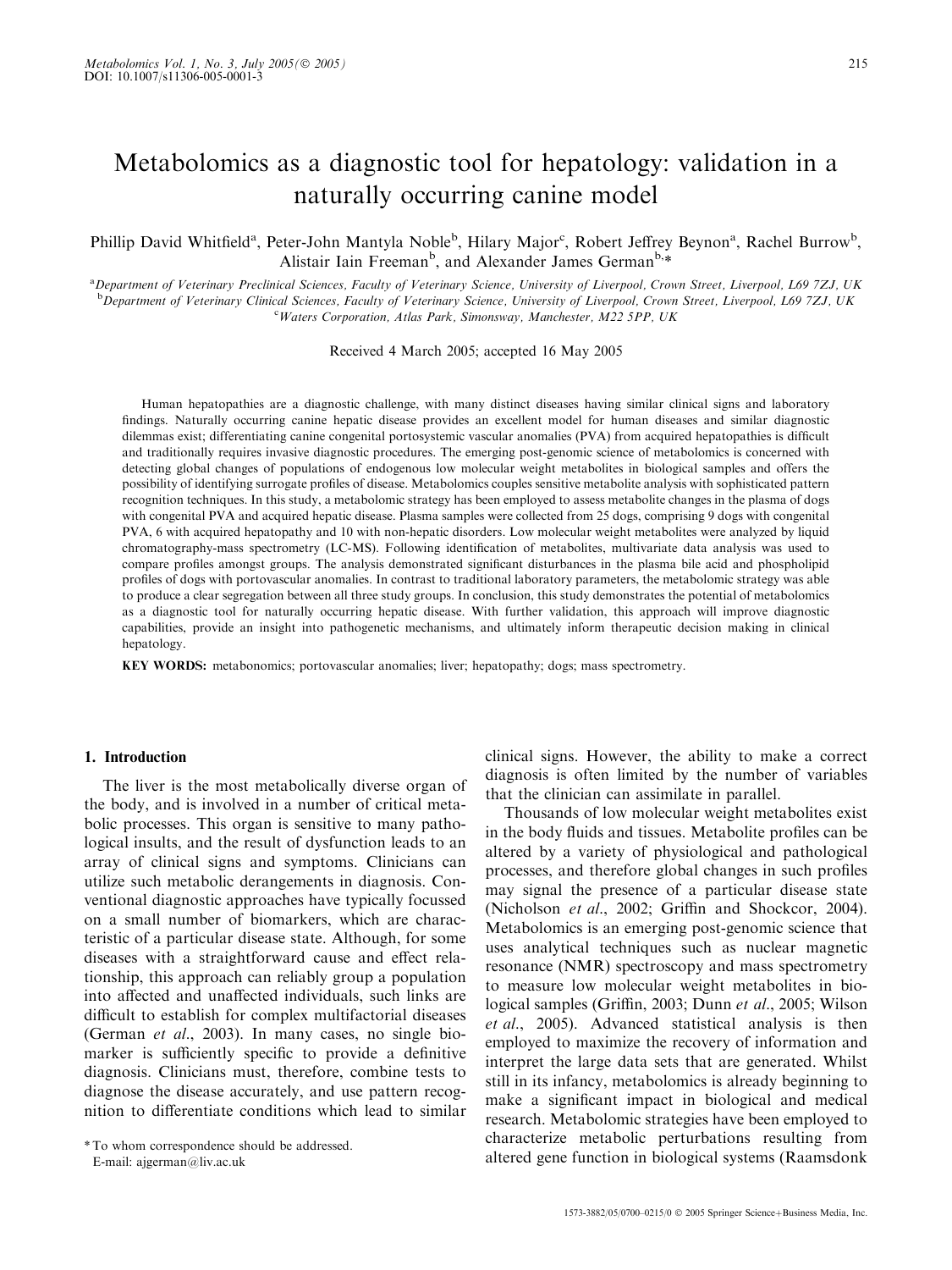et al., 2000; Roessner et al., 2001; Allen et al., 2003) and as a means of assessing the toxicological effects of chemical compounds (Waters et al., 2002; Lindon et al., 2003; Nicholson et al., 2003). To date there have been few studies, which focus on naturally occurring disease states. However, metabolomic approaches are increasingly being employed by investigators as a means of characterizing metabolic alterations in body fluids and tissues of humans and animals in order to improve clinical diagnosis and explore the pathogenesis of diseases (Brindle et al., 2002; Lamers et al., 2003; Yang et al., 2004).

Congenital portovascular anomalies (PVA; also known as portosystemic shunts, PSS) have been recognized in many species, and are the most common congenital liver disease in dogs (Center, 1996). In all cases, an abnormal vascular communication exists between the portal and systemic venous circulations, which allows blood from splanchnic organs to bypass the liver and avoids normal hepatic metabolism. The reduced ability of the liver to detoxify and excrete waste results in dramatic changes in the levels of a wide range of metabolites. PVA are associated with hyperammonaemia and disturbances in the concentrations of aromatic and branched chain amino acids in the plasma of affected dogs have been reported (Schafer et al., 1985). The disease state is characterized by the development of neurological (dementia, staggering, circling, central blindness, tremors, seizures and coma) and systemic (stunting, poor body condition, polydipsia, polyuria, vomiting and diarrhoea) signs. Whilst congenital PVA are rare abnormalities of liver vasculature in humans, surgically induced transjugular intrahepatic portosystemic shunts (TIPS) are a valuable tool in the management of patients with cirrhosis and treatment of complications of portal hypertension (Watanabe, 2000; Rosado and Kamath, 2003). Interestingly, a common complication of TIPS is hepatic encephalopathy. Therefore, congenital PVA in dogs can provide an excellent animal model with which to study hepatic dysfunction.

Diagnosis of congenital PVA in dogs can be problematic because a number of acquired hepatic diseases can also arise in young dogs, and the presenting clinical signs can be identical. Congenital PVA are typically diagnosed by a combination of laboratory analyses, and diagnostic imaging. Although diagnosis can be achieved in most instances there are numerous pitfalls. Preliminary investigations include routine haematological and clinical chemistry analysis, and measurement of fasting and post-prandial bile acid concentrations. However, none of these tests are pathognomonic for congenital PVA and often can not differentiate from acquired PVA. Alternatively, the abnormal shunting vessel can be detected by abdominal ultrasonography, but the technique is technically challenging and many shunts are missed (Center, 1996). At present, the most

informative diagnostic approach is intravenous portovenography. However, this technique also requires considerable expertise and given the requirement for general anaesthesia and celiotomy, it is invasive and not without risk. Therefore, additional non-invasive diagnostic modalities are urgently required. Our overall hypothesis is that metabolomics will provide a powerful, non-invasive, diagnostic tool for both human and veterinary hepatology. To test this hypothesis we have employed metabolomic strategies to assess the perturbations of the metabolite profiles in the plasma of dogs with congenital PVA and compared them with dogs with acquired liver disease.

## 2. Materials and methods

#### 2.1. Study animals

The study involved 25 dogs referred to the Department of Veterinary Clinical Sciences, University of Liverpool. Of these dogs, 15 were referred for the investigation of suspected hepatic disease (table 1). After diagnostic investigations, these dogs were assigned to two groups; Group 1 ( $n=9$ ) represented dogs with a final diagnosis of congenital portovascular anomaly (PVA); Group 2  $(n=6)$  represented dogs with a final diagnosis of an acquired hepatopathy. The remaining dogs  $(n=10)$  were assigned to Group 3, and were a control population, referred for unrelated i.e. nonhepatic disorders over the same period of study as the clinical cases (table 1). The study was performed in adherence to the University of Liverpool Animal Ethics Guidelines and the owners of all animals participating in the study gave written consent.

## 2.2. Clinical investigations and diagnosis

The exact diagnostic investigations performed depended upon the presenting signs of the individual case. All dogs had routine haematological analysis, whilst the majority of dogs (5/9, 4/6 and 7/10 for Groups 1, 2 and 3, respectively) had routine urinalysis (dipstick, specific gravity by refractometer, sediment analysis). Fasting (9/9, 6/6 and 8/10; for Groups 1, 2 and 3, respectively) and post-prandial (9/9, 4/6 and 4/10; for groups 1, 2 and 3, respectively) bile acid concentrations, and abdominal ultrasonography (9/9, 4/6 and 7/10; for Groups 1, 2 and 3, respectively) were also performed in most cases. All routine laboratory investigations were performed by the diagnostic laboratories in the Department of Veterinary Pathology, University of Liverpool.

Definitive diagnosis of congenital PVA was made at celiotomy either by direct visualization of the anomalous blood vessel  $(n=4)$  or by direct visualization and portovenography  $(n=5)$ . Seven dogs had extrahepatic PVA, of which 5 were portocaval, one was porto-azygous and one was a communication between a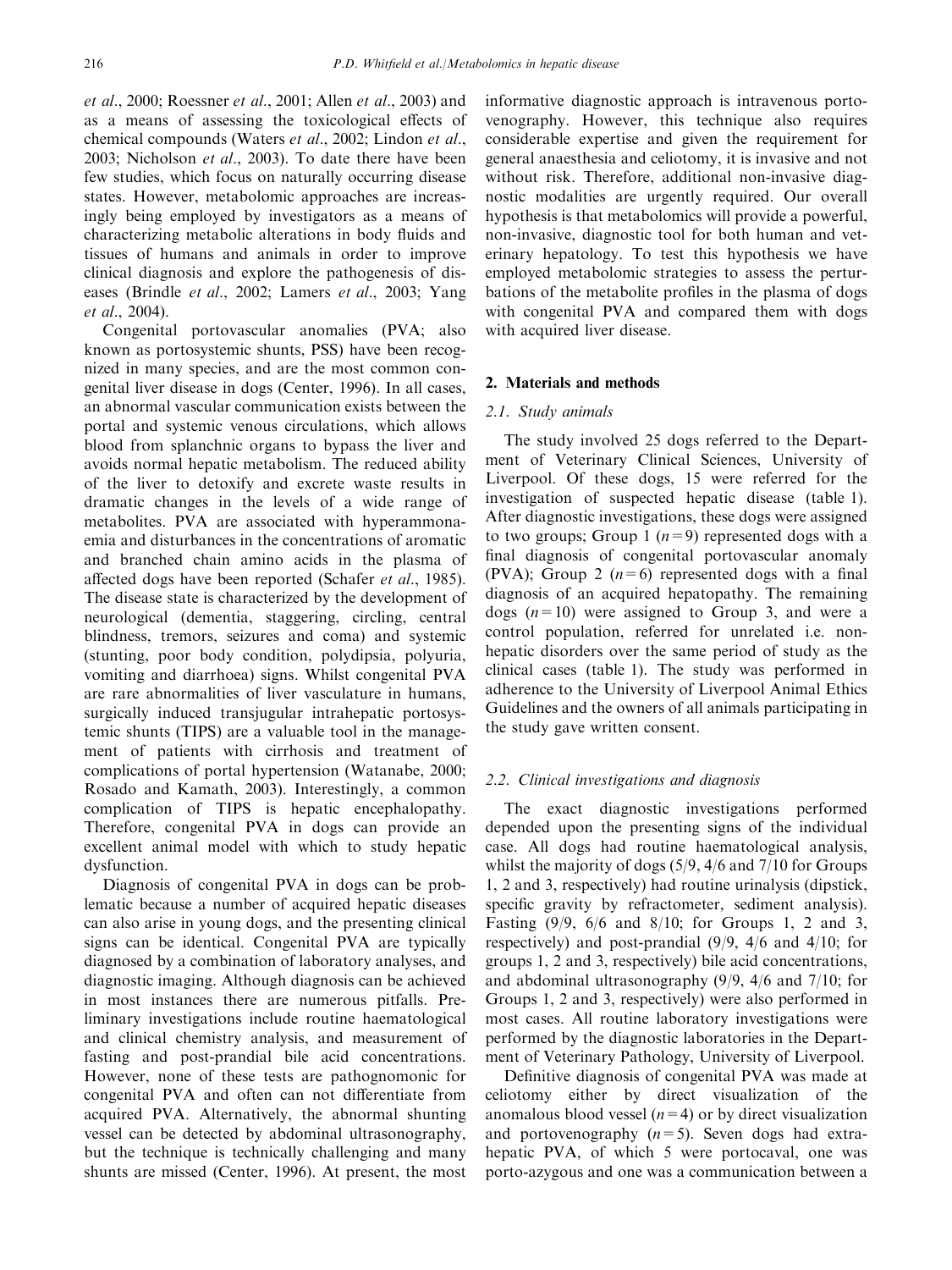| Case              | <b>Breed</b>                  | Gender          | Age | Diagnosis                    |  |
|-------------------|-------------------------------|-----------------|-----|------------------------------|--|
|                   | Group 1: Congenital PVA       |                 |     |                              |  |
|                   | Miniature Schnauzer           | F               | 36  | EH $PVAa$ (portocaval)       |  |
| $\overline{c}$    | <b>Bichon Frise</b>           | $NM^b$          | 11  | EH PVA (portocaval)          |  |
| 3                 | Miniature Schnauzer           | M               | 30  | EH PVA (portocaval)          |  |
| 4                 | West Highland White Terrier   | NF <sup>c</sup> | 24  | EH PVA (portoazygous)        |  |
| 5                 | Mixbreed                      | M               | 4   | IH $PVAd$ (right divisional) |  |
| 6                 | Miniature Dachshund           | $\mathbf{F}$    |     | EH PVA (portocaval))         |  |
|                   | <b>Boarder Terrier</b>        | M               | 84  | EH PVA (portocaval))         |  |
| 8                 | <b>Bichon Frise</b>           | F               | 6   | EH PVA (gastrocaval)         |  |
| 9                 | Labrador                      | M               | 12  | IH PVA (left divisional)     |  |
|                   | Group 2: Acquired Hepatopathy |                 |     |                              |  |
| 10                | Mixbreed                      | NF              | 60  | Cirrhosis                    |  |
| 11                | Staffordshire Bull Terrier    | M               | 22  | Cholangiohepatitis           |  |
| 12                | Boxer                         | NM              | 68  | Steroid hepatopathy          |  |
| 13                | Cocker Spaniel                | <b>NF</b>       | 70  | Vacuolar hepatopathy         |  |
| 14                | <b>Yorkshire Terrier</b>      | M               | 156 | Hepatocellular carcinoma     |  |
| 15                | Mixbreed                      | NF              | 13  | Portal vein hypoplasia       |  |
| Group 3: Controls |                               |                 |     |                              |  |
| 16                | Miniature Schnauzer           | F               | 14  | Nasal foreign body           |  |
| 17                | German Shepherd Dog           | M               | 60  | Osteosarcoma                 |  |
| 18                | Mixbreed                      | M               | 5   | Campylobacter                |  |
| 19                | Yorkshire Terrier             | NM              | 36  | Idiopathic epilepsy          |  |
| 20                | Weimaraner                    | F               | 24  | Myaesthenia gravis           |  |
| 21                | Mixbreed                      | M               | 168 | Laryngeal paralysis          |  |
| 22                | Cavalier King Charles Spaniel | M               |     | Leukoencephalopathy          |  |
| 23                | Weimaraner                    | M               | 10  | Prostatitis                  |  |
| 24                | Rottweiler                    | NM              | 51  | Supraventricular dysrhythmia |  |
| 25                | Boxer                         | M               | 3   | Eosinophilic enteritis       |  |

All ages reported in months. <sup>a</sup> Extra-hepatic portovascular anomaly, <sup>b</sup> Neutered male, <sup>c</sup> Neutered female, <sup>d</sup> Intrahepatic portovascular anomaly.

gastric vein and the vena cava. The remaining two dogs had intrahepatic PVA, one of which was right divisional, and the other was left divisional. Definitive diagnosis of acquired hepatopathy was made by histopathological assessment of hepatic biopsy specimens in most cases, collected either at celiotomy  $(n=1)$ , laparoscopy  $(n=3)$ , or postmortem examination  $(n=1)$ . In the remaining case, a presumptive diagnosis of glucocorticoid hepatopathy was made after documenting dramatic increases in liver enzymes (alkaline phosophatase and alanine aminotransferase), whilst the dog was undergoing high-dose glucocorticoid therapy (prednisolone at a dosage of 2 mg/kg). Elevated fasting serum bile acid concentrations were documented and fine needle aspiration cytology revealed findings consistent with vacuolar hepatopathy. Hepatic parameters had been normal prior to glucocorticoid use. The specific clinical investigations performed in the control dogs varied depending on reason for referral. However, there was no evidence of hepatic disease, and an alternative diagnosis was documented in every case.

Blood was collected from the dogs by jugular venepuncture for routine haematological and biochemical analyses. Any surplus heparinized plasma (approximately 1 mL) was used for the study, aliquoted into 20  $\mu$ L units, and immediately stored at  $-20$  °C for metabolite analyses. All the investigative procedures performed were for

the direct benefit of the patient. After diagnosis, all animals were treated according to standard hospital protocols and received the most appropriate therapy.

#### 2.3. Statistical analysis of clinical data

Statistical analysis was performed using Minitab for Windows release 14.1 (Minitab Inc., State College, PA, USA). Prior to statistical analysis, all continuous data were assessed for normal distribution. Given that none of the data for any outcome were normally distributed, data were logarithmically transformed and again assessed for normal distribution. The data for age and fasting bile acid concentrations were normalized by this transformation. When a square root transformation was used instead, data for post-prandial bile acid concentrations were normalized. Therefore, parametric tests were employed (after appropriate transformation).

The order of statistical analysis was as follows: baseline data (e.g. age, gender, neuter status) amongst groups first were compared with either a one-way analysis of variance (ANOVA) (age) or Chi squared tests (gender and neuter status). The data were then used in quantitative analyses among groups, using one-way ANOVA. Post hoc analysis was performed with Tukey's pairwise comparisons. The level of significance for all statistical tests was set at  $p < 0.05$ .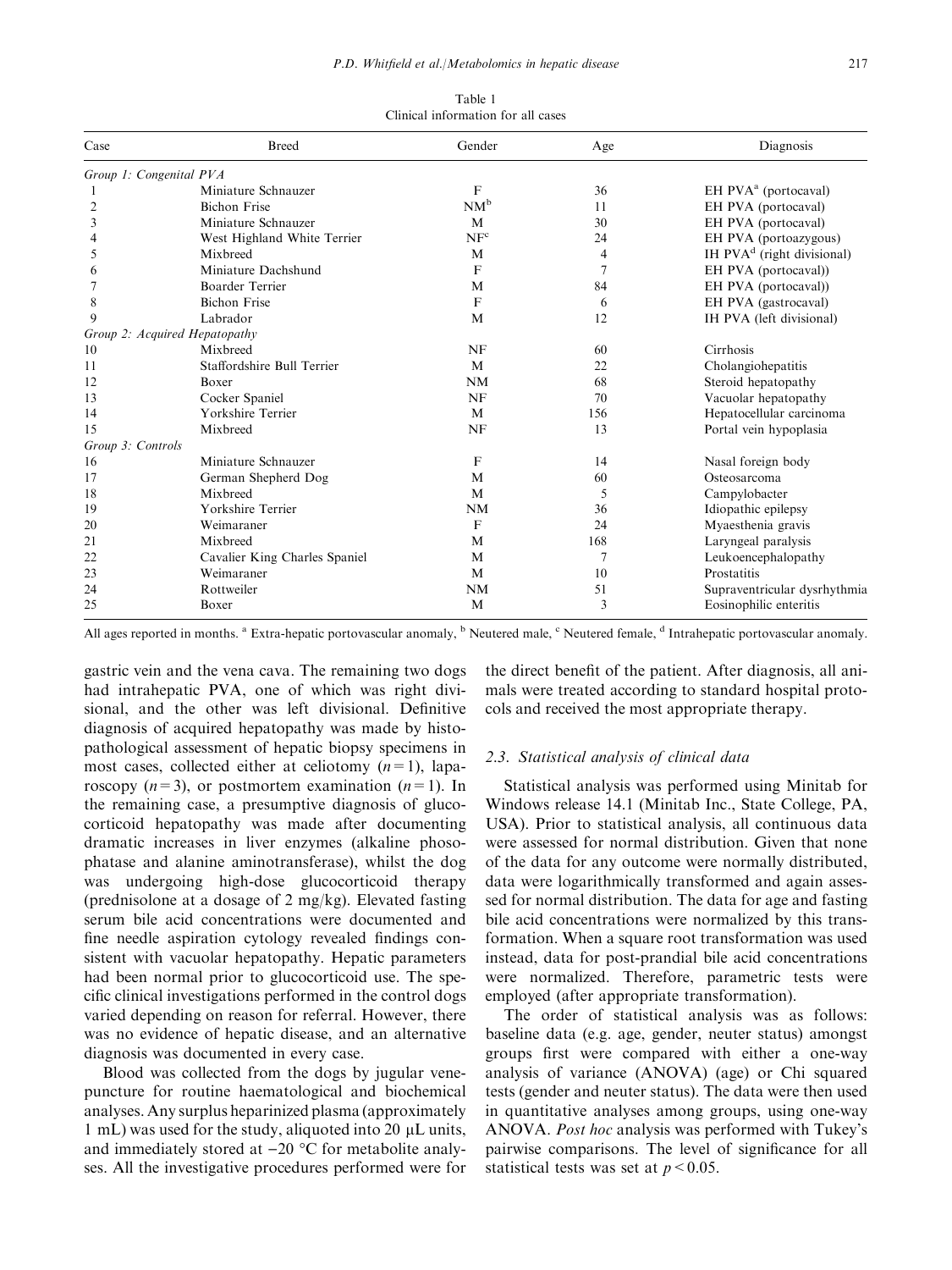### 2.4. Extraction of low molecular weight metabolites

The plasma samples were thawed at room temperature and mixed thoroughly prior to analysis. The low molecular weight metabolites in plasma were extracted in organic solvents. A 50  $\mu$ L aliquot of plasma was then extracted with  $200 \mu L$  of acetonitrile. The mixture was left to stand at room temperature for 10 min and was then centrifuged at to remove the precipitated plasma proteins.

# 2.5. Liquid chromatography-mass spectrometry  $(LC-MS)$

The low molecular weight metabolites were then analyzed by liquid chromatography-mass spectrometry (LC-MS) as previously described (Plumb et al., 2003; Lenz et al., 2004a, b). All mass spectrometric analyses were performed using a Micromass Q-TOF micro mass spectrometer (Waters Corporation, Manchester, UK) equipped with a Z-Spray electrospray source and coupled to a Waters Alliance 2795XC HPLC system.

Samples (10  $\mu$ L) were injected on to a Waters Symmetry C18 reverse phase LC column  $(2.1 \times 100 \text{ mm})$ , 3.5  $\mu$ m) held at 40 °C. The column was eluted using a water/acetonitrile gradient at a flow rate of 600  $\mu$ L/min. The mobile phases both contained 0.1% (volume/volume,  $v/v$ ) formic acid. The gradient conditions were 0–20% acetonitrile over 4 min, followed by 20–95% acetonitrile over 4–8 min. The gradient was held for 1 min and then returned to 0% acetonitrile at 9.1 min. The flow rate was split to 120  $\mu$ L/min into the mass spectrometer.

The mass spectrometer was operated in both the positive and negative ion mode. The positive and negative ion data was acquired separately in two runs. The capillary voltage was set to 3200 V in the positive mode and 2600 V in negative ion mode. The cone voltage was set to 30 V. The source temperature was set at 120  $^{\circ}$ C with a cone gas flow of 50 L/h, the desolvation heater at 250 °C and a desolvation gas flow of 500 L/h. Data were collected in centroid mode using a LockSpray interface with a scan time of 0.4 s and an inter-scan delay of 0.1 s. Leucine enkephalin was used as the lockmass standard at a concentration of 0.5 ng/ $\mu$ L in acetonitrile:water +  $0.1\%$  (v/v) formic acid in positive ion mode  $([M+H]^+ = 556.2771)$  and 1 ng/ $\mu$ L in acetonitrile:water  $+$  0.1% (v/v) formic acid in negative ion mode ([M- $[H]$ <sup> $=$ </sup> = 554.2615). The LockSpray frequency was set as 5 s and the lockmass was averaged over 10 scans. Mass spectra were acquired over the mass to charge ratio range  $(m/z)$  50–850. Metabolites were identified using liquid chromatography-tandem mass spectrometry (LC-MS/MS). Product ions were detected over a scanning range of  $m/z$  50–850. The collision voltage was set between 30 and 70 V and argon was used as the collision gas at a pressure of 15 p.s.i. Identification of the metabolites was confirmed by comparison with authentic standards.

# 2.6. Data processing and statistical analysis of metabolite data

The raw LC-MS data was initially processed using the MarkerLynx (version 1.0) applications manager software (Lenz et al., 2004a, b). The software incorporates a peak deconvolution package which allows detection and retention time alignment of the peaks eluting in each date file across the whole dataset. MarkerLynx extracts components utilizing exact mass chromatograms and lists detected peaks as their mass and retention time along with their associated intensities.

Chromatographic peaks in the raw data files are detected by extracting nominal mass chromatograms and tracking the apex of the peaks in the chromatograms. The spectra from each of the detected peaks are saved as retention time and exact mass pairs along with associated intensities which can be saved as either normalized or absolute intensities. Once all the data has been extracted it is aligned within user defined mass and retention time windows. If necessary retention time correction can be applied using an internal standard. Once collected the data were then interpreted by principle component analysis (PCA) within MarkerLynx applications manager.

Partial least squares-discriminant analysis (PLS-DA) was performed by exporting the processed data to SIMCA-P+ (version 10.0) multivariate data analysis software package (Umetrics, Sweden). PLS-DA models were originally constructed using all the samples and the information supplied regarding their class membership. To validate the PLS-DA model an observation from each class was excluded in turn and a new model generated. The coefficients from each model were then taken and sorted in ascending order. The models were then compared to check that the order of the potential biomarkers were the same or similar between the different models. The models were also validated by predicting the excluded observations and checking their classifications against the models. If the probability of belonging to a class is  $>0.65$  then this is considered positive. If the probability of belonging to a class is >0.35 to 0.65 then it is considered to be borderline and below that it is considered not to belong to that class.

## 3. Results and discussion

# 3.1. Clinical data

The clinical data from all cases is summarized in table 1. Preliminary statistical analyses did not reveal any significant differences in age, gender or neuter status between groups ( $p > 0.14$  for all). Further, a number of breeds were represented in all groups, and a particular breed bias was not obvious in any one group. However, given the small numbers of dogs in each group, the true effect of breed could not be determined. In the future, larger studies will be required to make certain that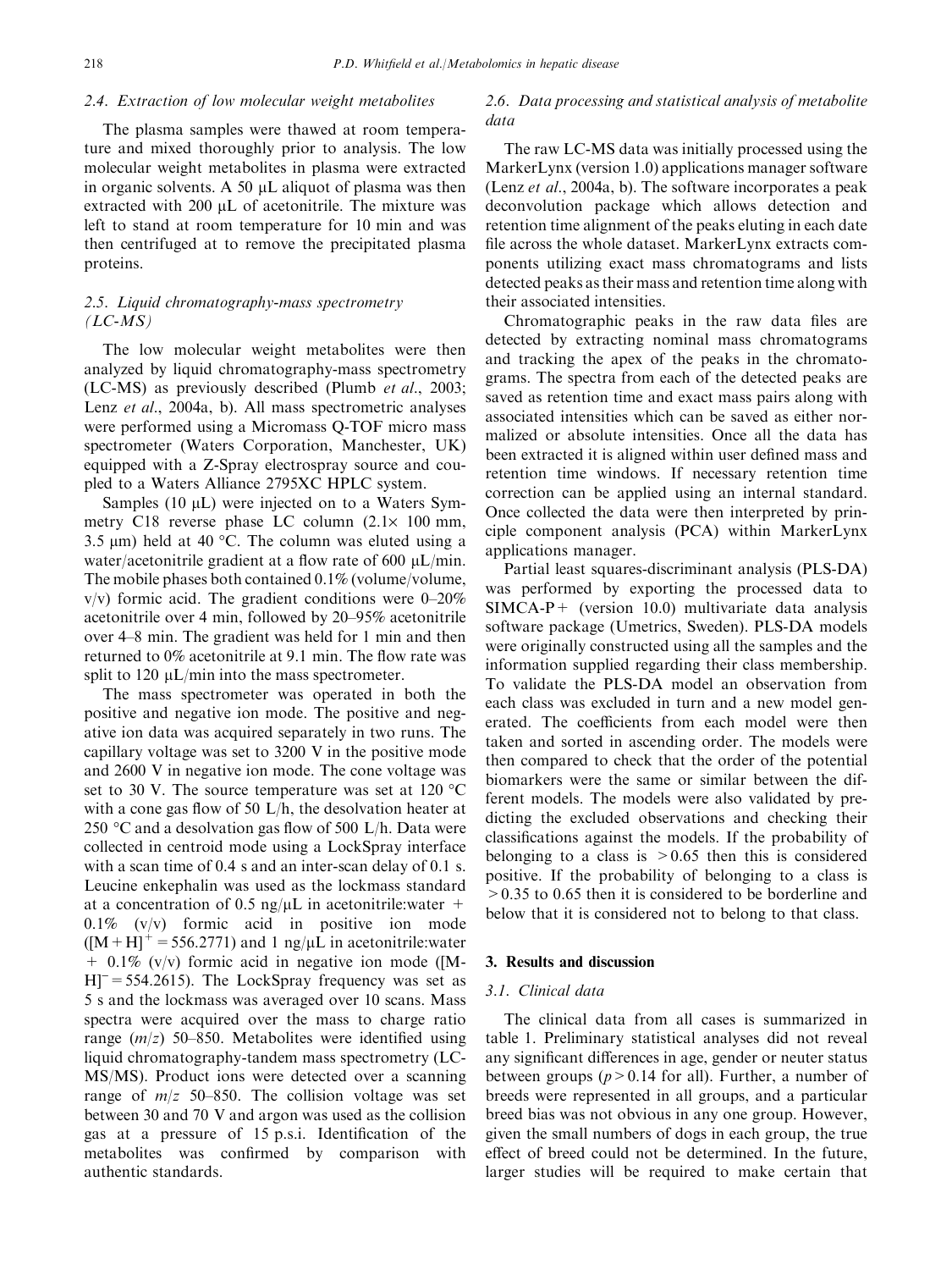| Parameter          |                                        | Clinical group           |                      |                        | $p$ Value     |
|--------------------|----------------------------------------|--------------------------|----------------------|------------------------|---------------|
|                    |                                        | 1. Congenital PVA        | 2. Acquired hepatic  | 3. Controls            |               |
| Haematology        |                                        |                          |                      |                        |               |
| Haemoglobin        | $12-18$ g/dL                           | $15.2(12.6-16.6)$        | 12.0 $(6.3-16.0)^a$  | 15.7 $(12.9-19.3)^{b}$ | 0.026         |
| <b>PCV</b>         | $35 - 55%$                             | $43(35-47)$              | $34(16-47)$          | $43(35-53)$            | 0.066         |
| <b>RBC</b>         | 5.40–8.00 $\times$ 10 <sup>12</sup> /L | 7.00 $(6.31 - 8.10)^a$   | 5.56 $(2.65-6.69)^b$ | $6.63(4.77-7.85)$      | 0.012         |
| <b>MCV</b>         | $65 - 75$ fL                           | $61.2(56-66.6)$          | $62.4(62-70)$        | $64.0(61.7-73.1)$      | 0.074         |
| <b>MCHC</b>        | 34-37 $g/dL$                           | 34.7 $(31.0-36.1)^a$     | $36.0 (34.0 - 38.2)$ | 36.3 $(35.0-38.6)^b$   | 0.021         |
| <b>WBC</b>         | 6.0–18.0 $\times$ 10 <sup>9</sup> /L   | $14.0(7.8-21.8)$         | $16.6(4.6-35.2)$     | $15.3(9.2 - 40.9)$     | 0.715         |
| Platelets          | $200 - 500 \times 10^9$ /L             | $216(26-443)$            | $176(60-335)$        | 280 (198-371)          | 0.217         |
| Serum biochemistry |                                        |                          |                      |                        |               |
| Total protein      | 57.0-78.0 $g/L$                        | 53 $(38-61)^a$           | 55 $(51-76)$         | 65 $(63-76)^b$         | 0.022         |
| Albumin            | $23.0 - 31.0$ g/L                      | 27 $(18-31)^a$           | $27(25-30)$          | 29 $(28-36)^b$         | 0.045         |
| Globulins          | $27.0 - 40.0.0$ g/L                    | $28 (17-33)^a$           | $28(26-46)$          | 35 $(27-43)^{b}$       | 0.047         |
| Urea               | $3.5 - 6.0$ mmol/L                     | 2.3 $(1.1-3.9)^a$        | $2.7(2.0-18.3)$      | 5.9 $(4.3-11.9)^{b}$   | 0.001         |
| Creatinine         | $60-100$ $\mu$ mol/L                   | 48 $(36-92)$             | $50(32-163)$         | $83(49-118)$           | 0.103         |
| Sodium             | $140 - 153$ mmol/L                     | 148 (144-151)            | $152(144-153)$       | $149(146-152)$         | 0.651         |
| Potassium          | 3.80-5.30 mmol/L                       | $4.60(3.74 - 6.16)$      | $4.34(3.99 - 5.10)$  | $4.52(4.20 - 5.14)$    | 0.679         |
| Calcium            | $2.20 - 2.70$ mmol/L                   | $2.39$ $(1.66-2.72)^{a}$ | 2.13 $(1.73-2.81)^a$ | 2.74 $(2.46-3.04)^b$   | 0.008         |
| Phosphate          | $0.80 - 2.00$ mmol/L                   | $1.48(0.94 - 2.30)$      | $1.46(0.83 - 1.63)$  | $1.67(1.32 - 2.89)$    | 0.353         |
| Cholesterol        | $3.2 - 6.5$ mmol/L                     | $3.8(3.2 - 5.7)$         | 4.6 $(3.6-6.7)$      | 6.1 $(3.7-7.5)$        | 0.113         |
| <b>ALT</b>         | $7-50$ IU/L                            | $272(13-833)$            | $249(111 - 1400)$    | $60(27-280)$           | 0.063         |
| ALP                | $0 - 100$ IU/L                         | $366(118-2650)$          | $454(53 - 943)$      | $198(98-1160)$         | 0.324         |
| Bile acids         |                                        |                          |                      |                        |               |
| Fasting            | $0-15$ umol/L                          | 97 $(16-321)^a$          | 12 $(1-203)^{b}$     | 2 $(1-4)^{b}$          | ${}_{0.0001}$ |
| Post-prandial      | $0-25$ umol/L                          | 199 $(66-462)^a$         | 75 $(36-268)^a$      | $4(1-9)^{b}$           | ${}_{0.0001}$ |

Table 2 Traditional laboratory analyses in all cases

Results reported as median (range) for all parameters. PCV=packed cell volume; RBC=red blood cells; MCV=mean corpuscular volume;  $MCHC$ =mean corpuscular haemoglobin concentration;  $WMC$  = white blood cells;  $ALT$  = alanine aminotransferase;  $ALP$  = alkaline phosphatase; groups with different superscripts are significantly different from each other at the level shown in the final column (p-value).

chance differences between such groups are not simply the effect of a chance association with a particular breed.

Prior to metabolomic analysis, we first assessed the ability of routine diagnostic investigations to differentiate the three clinical groups. Haematological and routine clinical chemistry results are reported in table 2. Although typical abnormalities were documented in Group 1 (including microcytic anaemia and low albumin concentrations), similar findings were evident in group 2 dogs. Therefore, none of the parameters measured could reliably distinguish cases with congenital PVA from dogs with acquired hepatic disease. Significant differences amongst groups were noted for both fasting and post-prandial bile acid concentrations  $(p<0.0001$  for both). However, the group ranges for bile acid concentrations overlapped (table 1). Therefore, measurement of bile acid concentrations could not be used to differentiate accurately between dogs with PVA, dogs with acquired hepatic disease and controls. Similarly, multivariate data analysis of the conventional biochemical and haematological parameters was able to separate control and affected populations of dogs, but was unable to fully discriminate animals with congenital PVA from those with acquired hepatopathies (data not shown).

#### 3.2. Negative ion mode LC-MS analysis

Plasma low molecular weight metabolites were characterized by LC-MS in both the positive and negative ion modes. The mass spectral data were then processed by multivariate analysis. Initial analyses employed an unsupervised statistical method, PCA. PCA is a pattern recognition method that reduces the dimensionality of data to a number of summary variables, principle components (PC). The PC are designed so that they encapsulate most of the variation present within the collected data. Data plotted using PC reveals inter-sample relationships via their spatial proximity. Trajectories can be identified in PC values between sample groups which reflect the perturbation of multiple metabolic pathways.

PCA can generate two main outputs, a scores plot and a loadings plot. A PCA scores plot displays any natural clustering or separation within a data set. The variability within each PC factor is attributed to the original measured individual and combined variables within the data set. This plot allows physiological or pathological similarities or differences to be explored. A PCA loadings plot identifies the relative contribution of individual ions to each PC and thus the most influential contributors to the natural sample class clustering.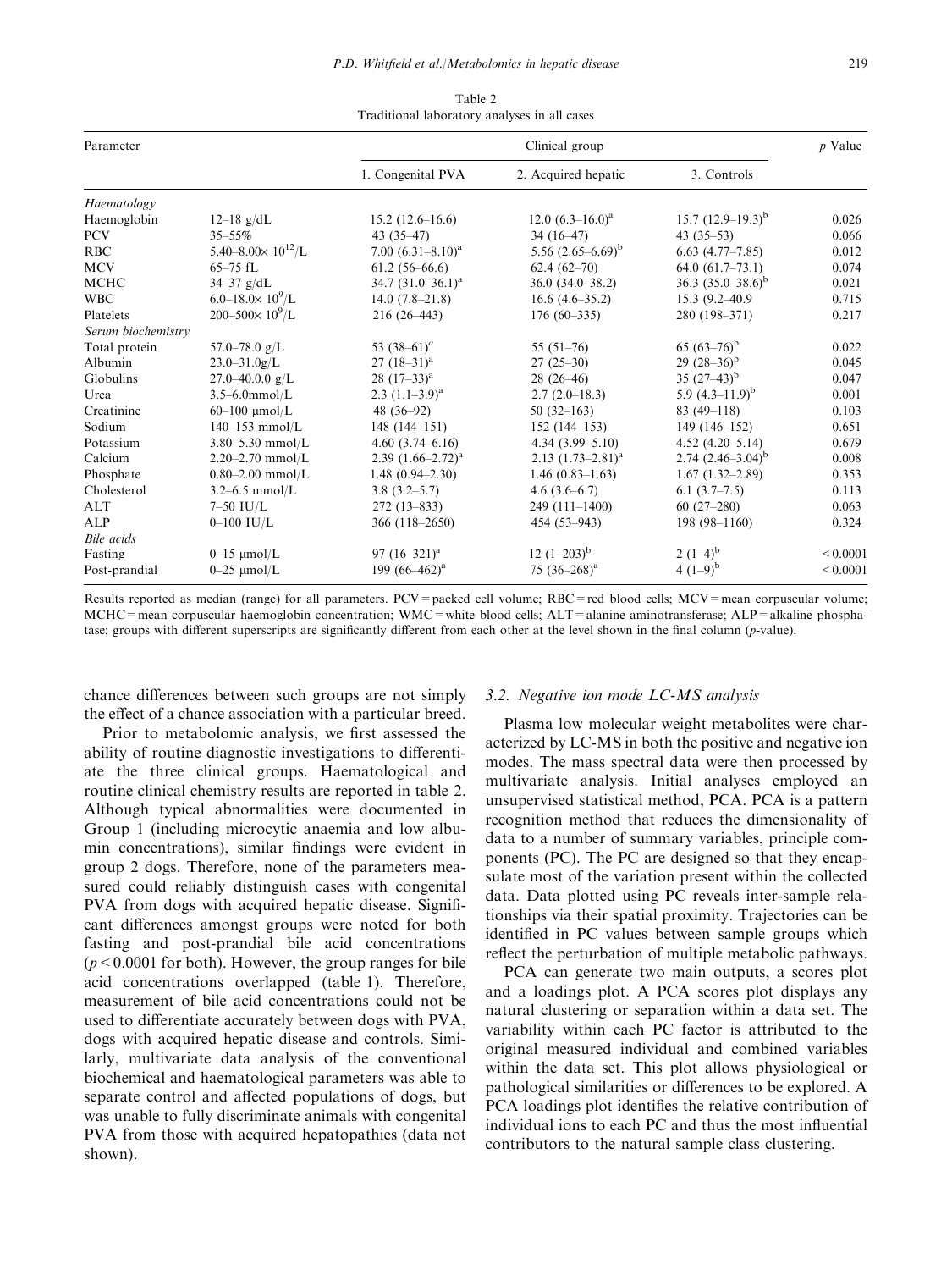Following PCA the data sets were processed using more powerful supervised statistical method, PLS-DA. PLS-DA like PCA is a projection method and is a classification method based on the regression extension of PCA. The regression against a dummy variable defining class identity yields latent variables explaining maximum separation between known classes of samples. The interpretation of the scores gives information about class separation while interpretation of loadings gives information about variables responsible for separating the predefined classes.

The principle components analysis (PCA) scores plot (PC1 versus PC2) of the negative ion data is shown in figure 1. Each point represents a single dog plasma sample. Control samples cluster in one area of the plot while samples exhibiting biochemical differences caused by disease states appear in regions away from the controls. The PCA was unable to discriminate fully between the different cohorts of plasma samples; there was considerable overlap of plasma samples from Group 2 (dogs with acquired hepatopathies) and Group 3 ("controls"), whilst the Group 1 dogs (congenital PVA) tended to cluster away from the other groups of dogs (figure 1). The results indicated that the major separation was achieved with PC1 and PC 2. No real improvement could be obtained in the separation by looking at PC3.

A trend plot was employed to interpret the data. In this plot the peak intensity for a particular analyte in the loadings plot is compared across the entire sample set, enabling those metabolites which are reduced or elevated in the disease state to be rapidly identified (table 3). PCA loading plots identified several metabolite ions whose levels appeared to be significantly disturbed (figure 2). The ions most responsible for the variance in the scores plot are indicated in the loading plot by their distance from the origin. The peaks are labelled according to their mass to charge ratio  $(m/z)$ and chromatographic retention time.

Two of the most significant metabolite ions, which increased in some of the dogs with congenital PVA were at  $m/z$  498.2909 and 514.2858. Analysis by tandem mass spectrometry (MS/MS) generated ions at  $m/z$  80, which corresponds to a sulfite  $(SO_3^-)$  moiety (Mills *et al.*, 1998). These metabolites have been identified as [M-H]) ions of the conjugated bile acids, taurochenodeoxycholic acid  $(C_{26}H_{45}NO_6S, [M-H]$ <sup>-</sup> theoretical =498.2890,  $error=1.9$  mDa, 3.8 ppm) and taurocholic acid  $(C_{26}H_{45}NO_7S,$  [M-H]<sup>-</sup> theoretical=514.2839,  $error=1.9$  mDa, 3.7 ppm) respectively.

Other ions at  $m/z$  540.3302, 564.3301 and 568.3621 were decreased in intensity. These are believed to correspond to the formate adducts  $[M+45]$ <sup>-</sup> of 16:0-lysophosphatidylcholine  $(C_{24}H_{52}NO_7P)$ ,  $[M+HCOO]$ <sup>-</sup> theoretical = 540.3301, error = 0.1 mDa, 0.2 ppm) 18:2-lysophosphatidylcholine  $(C_{26}H_{50}NO_7P)$ ,  $[M+HCOO]$ <sup>-</sup> theoretical = 564.3301, error = 0.6 mDa, 1.1 ppm) and 18:0-lysophosphatidylcholine  $(C_{26}H_{54}NO_7P$   $[M+HCOO]^-$  theoretical = 568.3614,  $error=0.7$  mDa, 1.2 ppm) respectively (also see positive ion mode data). LC-MS/MS analysis gave rise to ions relating to the loss of the formate and  $[M-H]$ <sup>-</sup> ions of fatty acids from the lysophospholipids. The assignment of these ions is consistent with previous reports (Fang et al., 2003).

Having established the existence of clustering behaviour between the cohorts with PCA, more



Figure 1. PCA scores plot (PC1 versus PC2) with Pareto scaling of plasma metabolites generated by LC-MS in negative ion mode. Circles = group 1 (congenital PVA); triangles = group 2 (acquired hepatopathy); squares = group 3 (controls). Each point represents a single dog plasma sample. Samples exhibiting biochemical differences caused by the disease states are represented by points in regions away from the controls.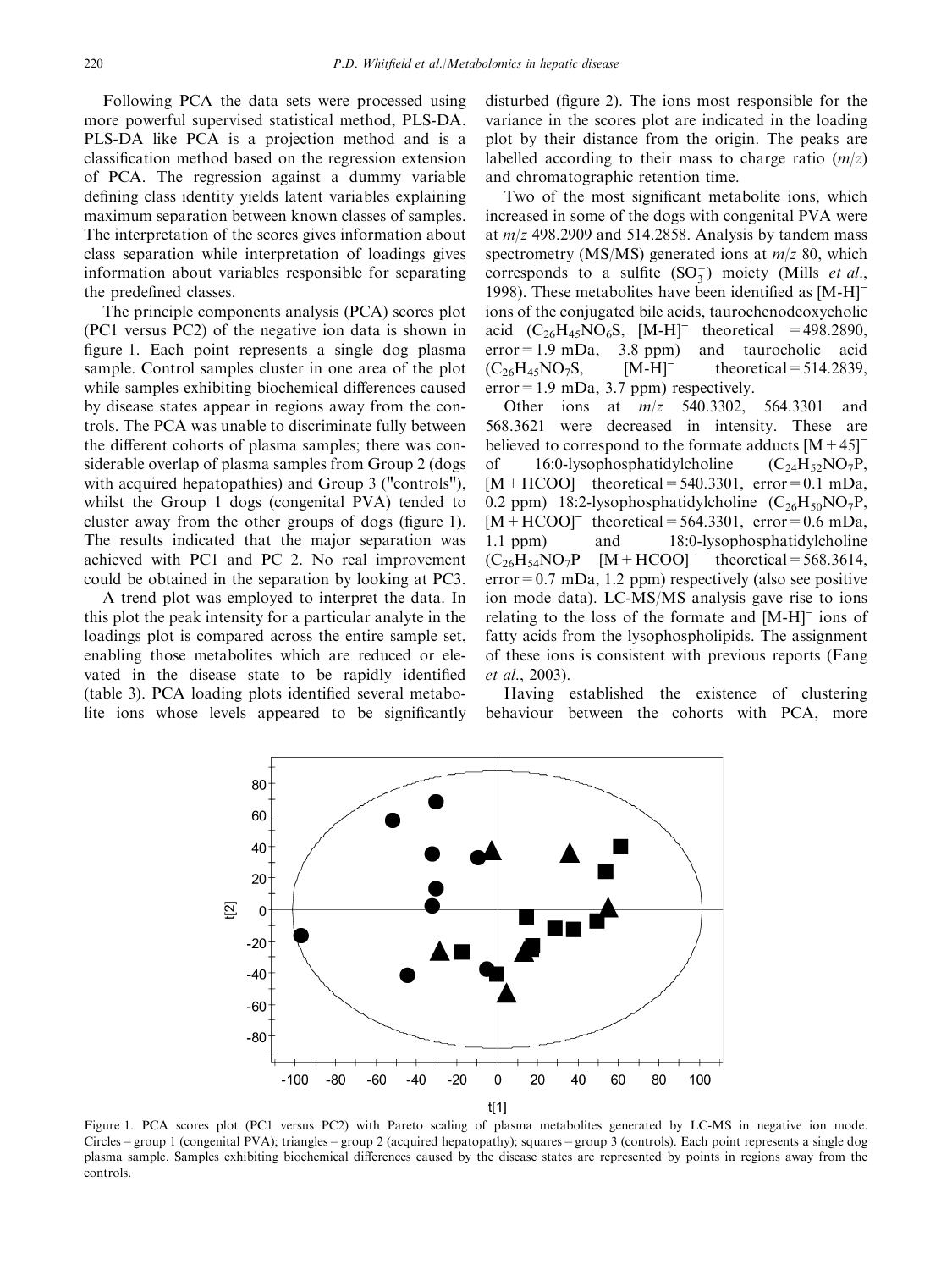Table 3 LC-MS identification of plasma metabolite ions

| Calculated $m/z$ Ion |                      | Elemental<br>composition | Metabolite<br>identification                                                                          |
|----------------------|----------------------|--------------------------|-------------------------------------------------------------------------------------------------------|
| Negative ion mode    |                      |                          |                                                                                                       |
| 498.2889             | $[M-H]^-$            |                          | $C_{26}H_{45}NO_6S$ Taurochenodeoxyocholic                                                            |
|                      |                      |                          | acid                                                                                                  |
| 514.2838             | $[M-H]^-$            |                          | $C_{26}H_{45}NO_{7}S$ Taurocholic acid                                                                |
| 540.3301             |                      |                          | $[M + HCOO]$ <sup>-</sup> C <sub>24</sub> H <sub>50</sub> NO <sub>7</sub> P 16:0-lysosphatidylcholine |
| 564.3301             |                      |                          | $[M + HCOO]$ <sup>-</sup> C <sub>26</sub> H <sub>50</sub> NO <sub>7</sub> P 18:2-lysosphatidylcholine |
| 568.3614             |                      |                          | $[M + HCOO]$ <sup>-</sup> C <sub>26</sub> H <sub>54</sub> NO <sub>9</sub> P 18:0-lysosphatidylcholine |
| Positive ion mode    |                      |                          |                                                                                                       |
| m/z                  |                      |                          |                                                                                                       |
| 496.3403             | $[M+H]$ <sup>+</sup> |                          | $C_{24}H_{50}NO_7P$ 16:0-lysosphatidylcholine                                                         |
| 524.3716             | $[M+H]$ <sup>+</sup> |                          | $C_{26}H_{54}NO_7P$ 18:0-lysosphatidylcholine                                                         |
| 758.5700             | $[M+H]$ <sup>+</sup> |                          | $C_{42}H_{80}NO_8P$ Phosphatidylcholine-34:2                                                          |
| 786.6013             | $[M+H]$ <sup>+</sup> |                          | $C_{44}H_{84}NO_8P$ Phosphatidylcholine-36:2                                                          |
| 810.6013             | $[M+H]^{+}$          |                          | $C_{46}H_{84}NO_8P$ Phosphatidylcholine-38:4                                                          |

powerful, supervised statistical methods were then used to maximize the separation between the groups of plasma samples. To determine whether it was possible to distinguish congenital PVA from acquired hepatic disease and control groups, the LC-MS data was processed using partial least squares-discriminant analysis (PLS-DA). The PLS-DA scores plot is shown in figure 3.

PLS-DA revealed greater discrimination between the plasma samples from the control and congenital liver disease groups (figure 4). PLS-DA models were generated using the data from only 2 groups at a time e.g. controls and congenital PVA (figure 4). The models were then reconstructed excluding one sample from each group and the group membership of the excluded samples was then predicted. This process was repeated for each group with every sample being excluded and predicted. This resulted in 18 of the 25 samples being correctly predicted (probability  $p > 0.10$ ) with 6 being borderline to being borderline/correctly predicted  $(0.10 > p > 0.05)$  and the remaining sample number 10 being wrongly classified as a congenital PVA. Although encouraging these findings provide only a preliminary separation because of the small number of animals in the study. A more rigorous approach would be to use a training and validation data, and an independent test set to prove whether their PLS-DA model is valid or not.

#### 3.3. Positive ion mode LC-MS analysis

The LC-MS data in positive ion mode using PCA was also unable to distinguish fully the different groups of disease and control dogs, although the congenital PVA dogs (Group 1), tended to cluster away from the acquired hepatopathies (Group 2) and controls (Group 3) as observed in negative ion mode (data not shown).

The supervised technique PLS-DA was again used to maximize the separation between the classes. As only limited numbers of samples were available, the robustness of the models were again tested by generating models with one sample from each class excluded and the model used to predict the class membership of the excluded samples. Figure 5 shows the PLS-DA scores plot (PC1 versus PC3) of group 1 (congenital PVA) and group 2 (acquired hepatopathy). Eleven of the 15 samples in groups 1 and 2 were correctly classified (probability  $p > 0.10$ , 2 were borderline to being correctly predicted  $(0.10 > p > 0.05)$  and samples 3 and 10 were wrongly classified. Sample 10 was again misclassified as congenital PVA as was observed in negative ion mode.

The intensity of ions at  $m/z$  496.3400 (16:0-lysophosphatidylcholine,  $C_{24}H_{50}NO_7P$ , error = -5.0 mDa,  $-10.1$  ppm) and  $524.3700$  (18:0-lysophosphatidylcholine,  $C_{26}H_{54}NO_7P$ , error = -2-2 mDa, -4.2 ppm) was reduced. The identities have been confirmed by exact



Figure 2. PCA loadings plot (PC1 versus PC2) of negative ion data. The ions most responsible for the variance in the scores plot are indicated in the loadings plots by their distance from the origin. The peaks are labelled according to their chromatographic retention time and  $m/z$ .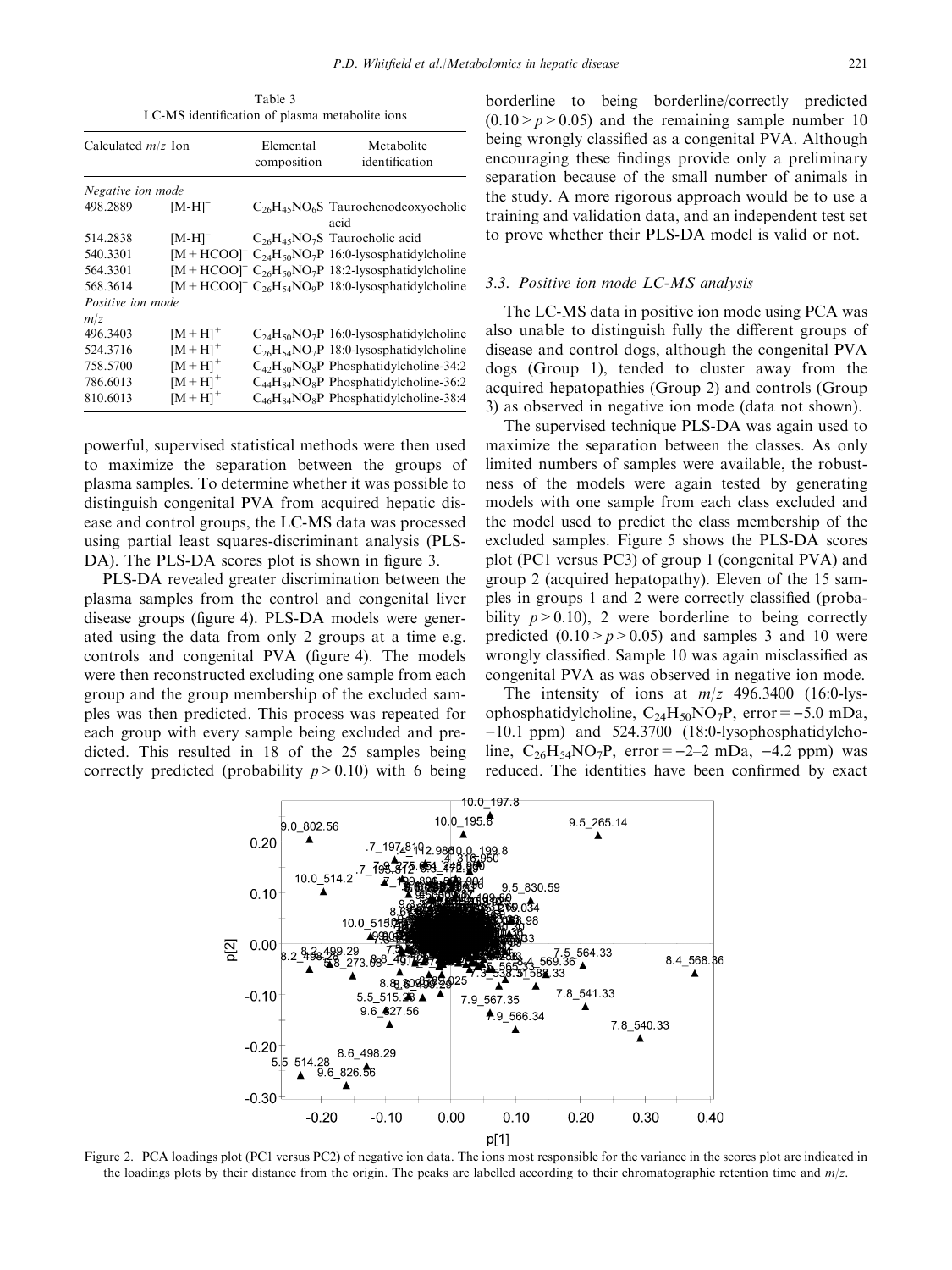

Figure 3. Negative ion PLS-DA scores plot (PC1 versus PC2) with Pareto scaling. Circles=group 1 (congenital PVA); triangles =group 2 (acquired PVA); squares = group 3 (control samples).



Figure 4. Negative ion PLS-DA scores plot (PC1 versus PC2) of group 1 and group 3. Circles = group 1 (congenital PVA); squares = group 3 (control samples).

mass LC-MS/MS product ion analysis against authentic standards (table 3). On LC-MS/MS analysis, the lysophospholipids readily fragmented to produce an ion at  $m/z$  184 (figure 6), which is attributable to the phosphocholine head group (Lehmann et al., 1997). In addition, ions at  $m/z$  758.5676 (postulated as  $[M+H]$ <sup>+</sup> of  $C_{42}H_{80}NO_8P$  theoretical mass=758.5700, 786.5939  $([M+H]^+$  of  $C_{44}H_{84}NO_8P$  theoretical mass = 786.6013) and 810.5992 (postulated as the  $[M+H]$ <sup>+</sup> of  $C_{46}H_{84}NO_8P$  theoretical mass 810.6013,  $error = -2.1$  mDa,  $-2.6$  ppm), showed an increased intensity in the PVA samples. LC-MS/MS analysis indicated that these ions correspond to

phosphatidylcholine-34:2, phosphatidylcholine-36:2 and phosphatidylcholine-38:4 respectively.

Although preliminary, our results suggest that this experimental approach might be able to distinguish different forms of liver disease in dogs. The numbers of dogs in each study group were small but, despite this, the metabolomic strategy could separate the three groups with ease. Metabolomic strategies have successfully differentiated groups of similar size in a recent experimental model of infections with Schistosoma infection (Wang et al., 2004). This would suggest that metabolomics will prove to be more powerful than conventional laboratory diagnostics, a supposition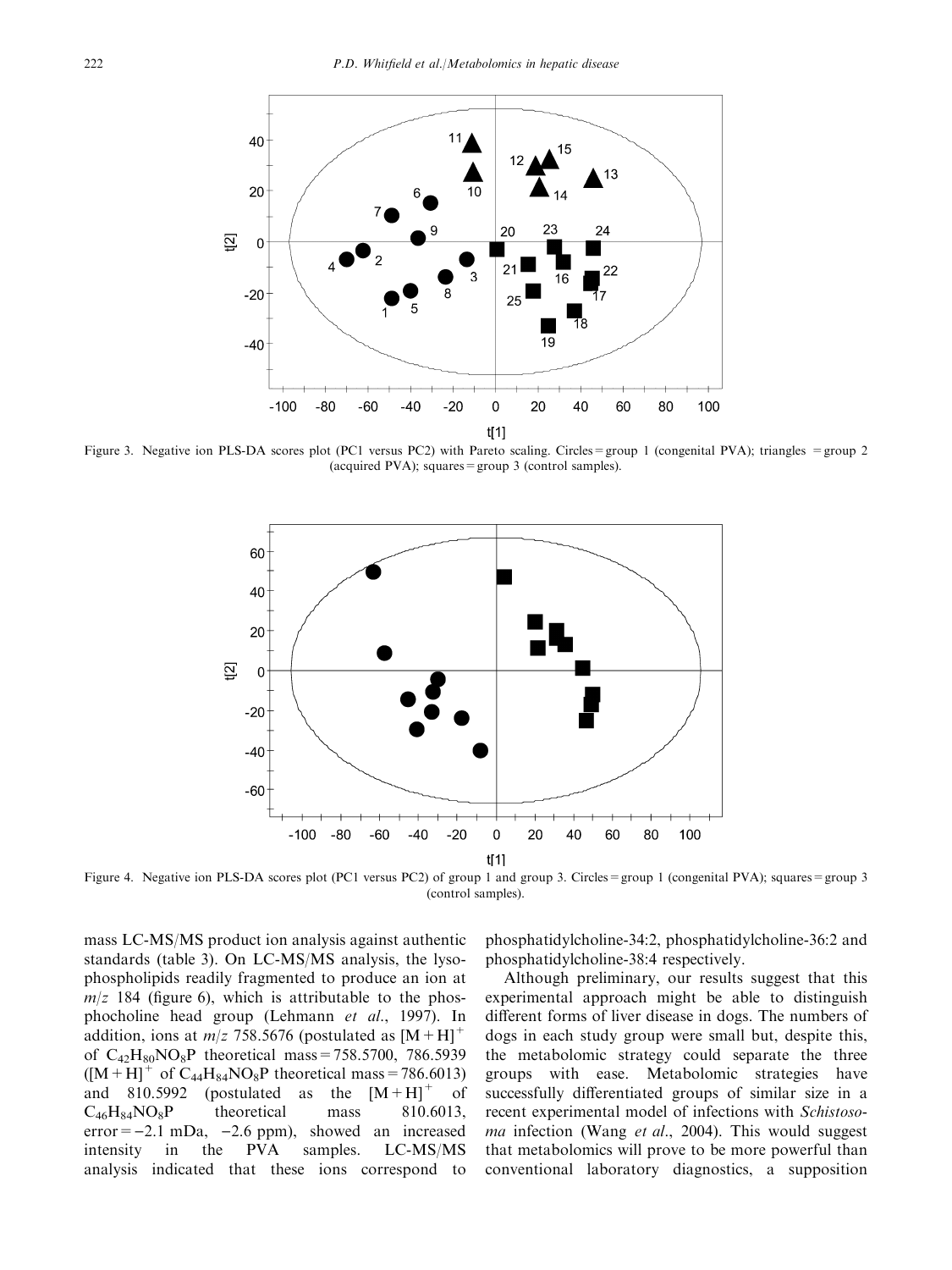

Figure 5. Positive ion PLS-DA scores plot (PC1 versus PC3) of group 1 and group 2. Circles=group 1 (congenital PVA); triangles=group 2 (acquired PVA).

which is supported by the fact that other clinical parameters could not be used to separate the groups in the current study.

The PCA studies showed overlap of the dogs with acquired liver disease. These disorders may have different aetiologies and therefore comprise a phenotypically diverse group of animals. Nonetheless, using chemometric tools it was possible to distinguish fully this group of dogs. The three-dimensional PLS-DA with Pareto scaling of the negative ion data gave the best

separation between classes. The loadings plot indicated that there was a significant increase in specific bile acids of dogs with PVA, as might have been expected because elevations in the concentrations of plasma bile acid commonly occur in a broad spectrum of general liver diseases and are routinely used as part of diagnostic investigations of PVA. However, no single biomarker for PVA was identified; rather a combination of metabolites seemed to be responsible, although this requires further investigation. This finding supports



Figure 6. LC-MS/MS product ion spectra (positive ion mode) of ion at  $m/z$  496 from dog plasma (top) and 16:0-lysophosphatidylcholine standard (bottom).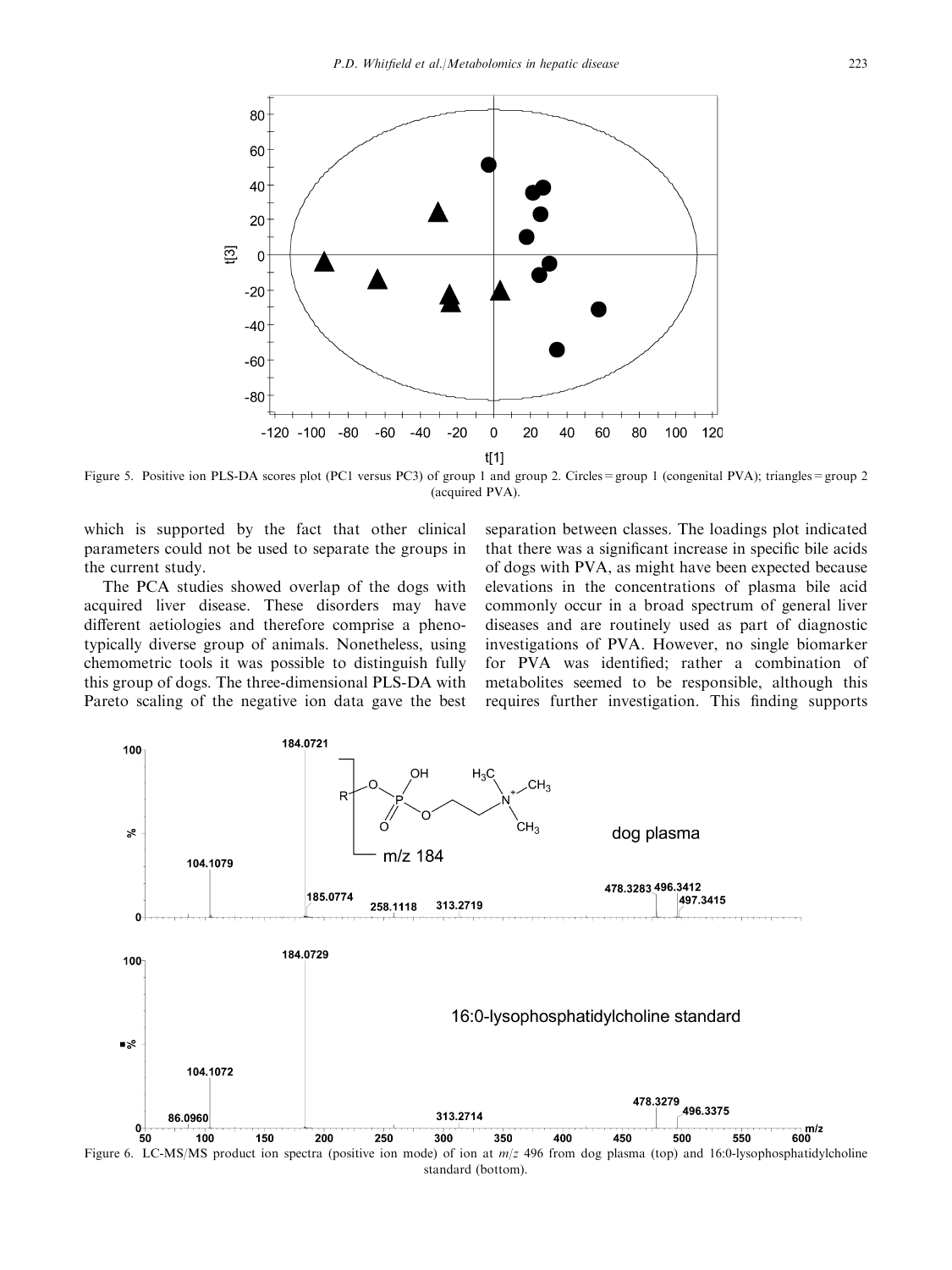profiling of multiple low molecular weight metabolites to diagnose liver disorders (Mustaq et al., 1999). The identification of specific biochemical profiles, directly related to the disease states may also provide a greater insight into the pathogenesis of certain forms of hepatic dysfunction. These results demonstrate the 'power' of metabolomics in being able to detect subtle changes in the profile of other endogenous low molecular weight metabolites in body fluids and tissues.

One concern with the results of the current study is that the control population might not have been truly representative of normal individuals. The choice of appropriate control group for clinical studies is a contentious issue in both human and veterinary medicine. A group of normal individuals has the advantage that the true effect, of a particular disease can be seen. However, when attempting to develop a diagnostic test, normal animals are not necessarily the best control population because the clinician is attempting to differentiate a particular disease (e.g. hepatic disease) from a range of 'differential diagnoses' (e.g. alternative diseases which present with similar clinical signs). For canine hepatic disease, differential diagnoses include neurological or neuromuscular disorders (which produce signs similar to hepatic encephalopathy e.g. seizures), and gastrointestinal disorders (which can cause vomiting and diarrhoea). Therefore, for clinical studies the use of normal animals as controls is criticised and a 'hospital control' population is preferred, which would include patients from the same hospital population, ideally, with diseases that cause clinical signs mimicking the disease of interest. This latter strategy was chosen for the current study, and it is of note that five of 10 individuals in the control group had diseases which were potential differential diagnoses for liver disease (e.g. Campylobacter infection, idiopathic epilepsy, myasthenia gravis, leukoencephalopathy, eosinophilic enteritis). Nevertheless, the current study is small and preliminary, and further validation with a larger population is now required.

## 4. Concluding remarks

This preliminary investigation supports the concept of a global approach for characterizing the metabolite disturbances associated with liver disease. Further studies are still needed to analyze samples from larger cohorts of patients. In time, this should enable the technique not only to diagnose diseases in a similar manner and differentiate conditions with similar clinical presentations, but to provide prognostic information. This will allow the most appropriate treatment to be given at an early stage. This work suggests that metabolomic-based strategies may play an invaluable role in the future diagnosis and management of liver disease in humans and in veterinary species.

## 5. Conflicts of interest

The study was a collaboration between the University of Liverpool and Waters Corporation (Hilary Major), who manufactured the equipment used in the study.

## Acknowledgments

We wish to thank the clinicians, support staff and laboratory technicians of the Small Animal Hospital, University of Liverpool for their assistance with the study. Alex German's lectureship, at the University of Liverpool, is currently funded by Royal Canin.

## References

- Allen, J., Davey, H.M., Broadhurst, D., et al. (2003). High-throughput classification of yeast mutants for functional genomics using metabolic footprinting. Nat. Biotechnol. 21, 92–696.
- Brindle, J.T., Antti, H., Holmes, E., et al. (2002). Rapid and noninvasive diagnosis of the presence and severity of coronary heart disease using <sup>1</sup>H-NMR-based metabolomics. Nat. Med. 8, 1439–1444.
- Center, S.A. (1996). Hepatic vascular diseases in Guilford, W.G., Center, S.A., Strombeck, D.R., Williams, D.A. and Meyer, D.J. (Eds), Strombeck's Small Animal Gastroenterology.. third edition, , pp. 802–846.
- Dunn, W.B., Bailey, N.J. and Johnson, H.E. (2005). Measuring the metabolome: current analytical technologies. Analyst 130, 606–625.
- Fang, N., Yu, S. and Badger, T.M. (2003). LC-MS/MS analysis of lysophospholipids associated with soy protein isolate. J. Agric. Food Chem. 51, 6676–6682.
- German, J.B., Roberts, M.A. and Watkins, S.M. (2003). Genomics and metabolomics as markers for the interaction of diet and health: lessons from lipids. J. Nutr. 133, 2078S-2083S.
- Griffin, J.L. (2003). Metabonomics: NMR spectroscopy and pattern recognition analysis of body fluids and tissues for characterisation of xenobiotic toxicity and disease diagnosis. Curr. Opin. Chem. Biol. 7, 648–654.
- Griffin, J.L. and Shockcor, J.P. (2004). Metabolic profiles of cancer cells. Nat. Rev. Cancer. 7, 551–561.
- Lamers, R.J., DeGroot, J., Spies-Farber, E.J., et al. (2003). Identification of disease- and nutrient-related metabolic fingerprints in osteoarthritic guinea pigs. J. Nutr. 133, 1776–1780.
- Lehmann, W.D., Koester, M., Erben, G. and Keppler, D. (1997). Characterization and quantification of rat bile phosphatidylcholine by electrospray-tandem mass spectrometry. Anal. Biochem. 246, 102–110.
- Lenz, E.M., Bright, J., Knight, R., Wilson, I.D. and Major, H. (2004a). A metabonomic investigation of the biochemical effects of mercuric chloride in the rat using (1)H NMR and HPLC-TOF/MS: time dependant changes in the urinary profile of endogenous metabolites as a result of nephrotoxicity. Analyst 129, 535–541.
- Lenz, E.M., Bright, J., Knight, R., Wilson, I.D. and Major, H. (2004b). Cyclosporin A-induced changes in endogenous metabolites in rat urine: a metabonomic investigation using high field 1H NMR spectroscopy, HPLC-TOF/MS and chemometrics. J. Pharm. Biomed. Anal. 35, 599–608.
- Lindon, J.C., Nicholson, J.K., Holmes, E., et al. (2003). The role of metabonomics in toxicology and its evaluation by the COMET project. Toxicol. Appl. Pharmacol. 187, 137–146.